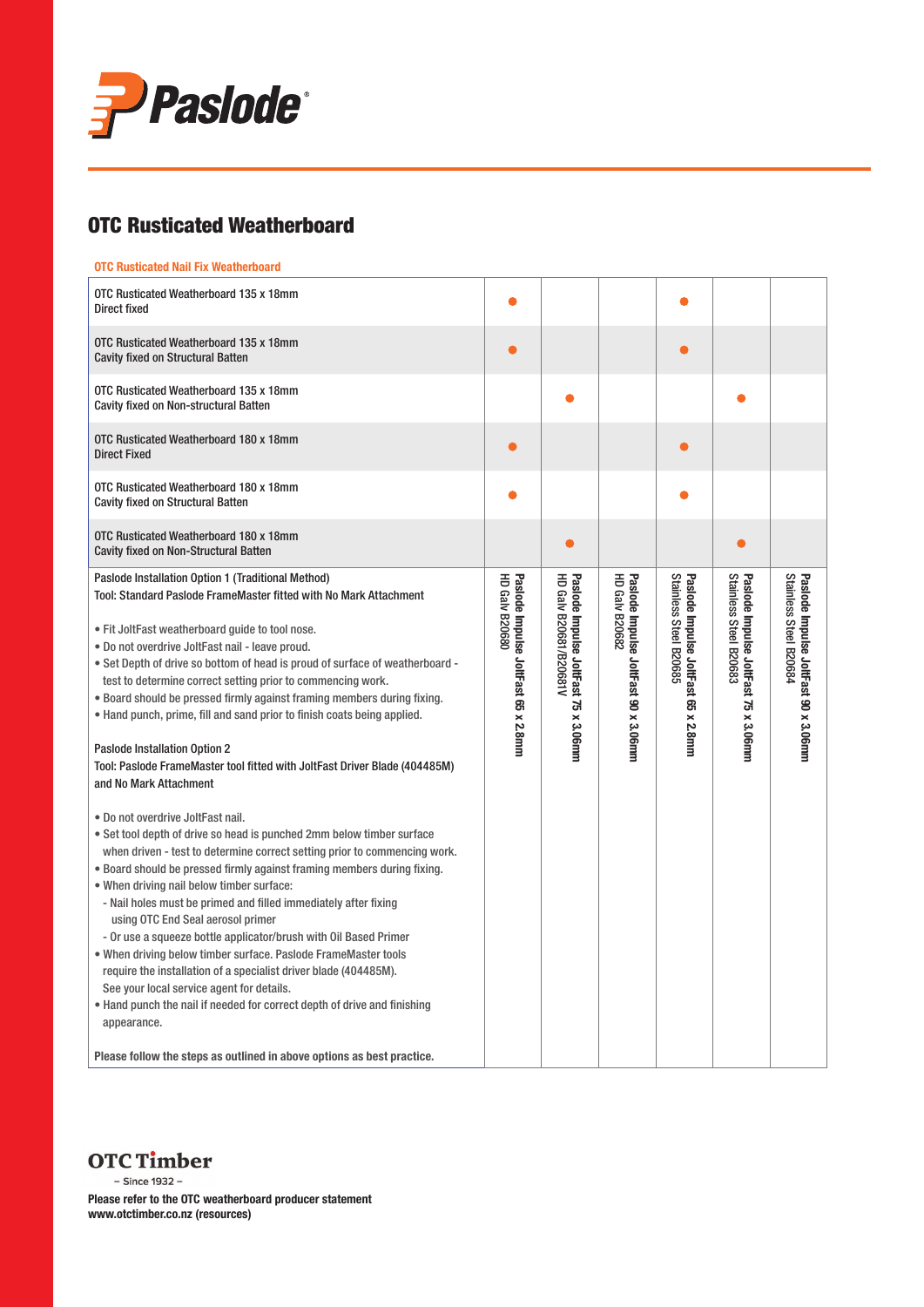

## OTC Bevelback Weatherboard

#### Paslode Tools to Suit Fasteners

| Paslode Impulse Powervent FrameMaster B20543P |  |  |  |
|-----------------------------------------------|--|--|--|
| Paslode JoltFast Cladding Guide B20543S       |  |  |  |

#### OTC Bevelback Nail Fix Weatherboard

| OTC Bevelback Weatherboard 135 x 18mm or 142 x 18mm<br>Direct fixed                                                                                                                                                                                                                                                                                                                                                                                                                                                                                                                                                                                                                                                                                                                                                                                                                                                                                                                                                                                                                                                                                                                                                                                                                                                                                                                                                                                      |                                                              |                                                                |                                                               |                                                               |                                                                |                                                                |
|----------------------------------------------------------------------------------------------------------------------------------------------------------------------------------------------------------------------------------------------------------------------------------------------------------------------------------------------------------------------------------------------------------------------------------------------------------------------------------------------------------------------------------------------------------------------------------------------------------------------------------------------------------------------------------------------------------------------------------------------------------------------------------------------------------------------------------------------------------------------------------------------------------------------------------------------------------------------------------------------------------------------------------------------------------------------------------------------------------------------------------------------------------------------------------------------------------------------------------------------------------------------------------------------------------------------------------------------------------------------------------------------------------------------------------------------------------|--------------------------------------------------------------|----------------------------------------------------------------|---------------------------------------------------------------|---------------------------------------------------------------|----------------------------------------------------------------|----------------------------------------------------------------|
| OTC Bevelback Weatherboard 135 x 18mm or 142 x 18mm<br><b>Cavity fixed on Structural Batten</b>                                                                                                                                                                                                                                                                                                                                                                                                                                                                                                                                                                                                                                                                                                                                                                                                                                                                                                                                                                                                                                                                                                                                                                                                                                                                                                                                                          |                                                              | $\bullet$                                                      |                                                               |                                                               | O                                                              |                                                                |
| OTC Bevelback Weatherboard 135 x 18mm or 142 x 18mm<br><b>Cavity fixed on Non-structural Batten</b>                                                                                                                                                                                                                                                                                                                                                                                                                                                                                                                                                                                                                                                                                                                                                                                                                                                                                                                                                                                                                                                                                                                                                                                                                                                                                                                                                      |                                                              |                                                                |                                                               |                                                               |                                                                |                                                                |
| OTC Bevelback Weatherboard 180 x 18mm or 187 x 18mm<br><b>Direct fixed</b>                                                                                                                                                                                                                                                                                                                                                                                                                                                                                                                                                                                                                                                                                                                                                                                                                                                                                                                                                                                                                                                                                                                                                                                                                                                                                                                                                                               |                                                              | $\bullet$                                                      |                                                               |                                                               | e                                                              |                                                                |
| OTC Bevelback Weatherboard 180 x 18mm or 187 x 18mm<br><b>Cavity fixed on Structural Batten</b>                                                                                                                                                                                                                                                                                                                                                                                                                                                                                                                                                                                                                                                                                                                                                                                                                                                                                                                                                                                                                                                                                                                                                                                                                                                                                                                                                          |                                                              |                                                                |                                                               |                                                               |                                                                |                                                                |
| OTC Bevelback Weatherboard 180 x 18mm or 187 x 18mm<br>Cavity fixed on Non-Structural Batten                                                                                                                                                                                                                                                                                                                                                                                                                                                                                                                                                                                                                                                                                                                                                                                                                                                                                                                                                                                                                                                                                                                                                                                                                                                                                                                                                             |                                                              | $\bullet$                                                      |                                                               |                                                               | $\bullet$                                                      |                                                                |
| Paslode Installation Option 1 (Traditional Method)<br>Tool: Standard Paslode FrameMaster fitted with No Mark Attachment<br>. Fit JoltFast weatherboard guide to tool nose.<br>. Do not overdrive JoltFast nail - leave proud.<br>. Set Depth of drive so bottom of head is proud of surface of weatherboard -<br>test to determine correct setting prior to commencing work.<br>. Board should be pressed firmly against framing members during fixing.<br>. Hand punch, prime, fill and sand prior to finish coats being applied.<br>Paslode Installation Option 2<br>Tool: Paslode FrameMaster tool fitted with JoltFast Driver Blade (404485M)<br>and No Mark Attachment<br>• Do not overdrive JoltFast nail.<br>• Set tool depth of drive so head is punched 2mm below timber surface<br>when driven - test to determine correct setting prior to commencing work.<br>• Board should be pressed firmly against framing members during fixing.<br>• When driving nail below timber surface:<br>- Nail holes must be primed and filled immediately after fixing<br>using OTC End Seal aerosol primer<br>- Or use a squeeze bottle applicator/brush with Oil Based Primer<br>. When driving below timber surface. Paslode FrameMaster tools<br>require the installation of a specialist driver blade (404485M).<br>See your local service agent for details.<br>. Hand punch the nail if needed for correct depth of drive and finishing<br>appearance. | <b>HD Galv B20680</b><br>Paslode Impulse JoltFast 65 x 2.8mm | HD Galv B20681/B20681V<br>Paslode Impulse JoltFast 75 x 3.06mm | <b>HD Galv B20682</b><br>Paslode Impulse JoltFast 90 x 3.06mm | Stainless Steel B20685<br>Paslode Impulse JoltFast 65 x 2.8mm | Stainless Steel B20683<br>Paslode Impulse JoltFast 75 x 3.06mm | Stainless Steel B20684<br>Paslode Impulse JoltFast 90 x 3.06mm |
| Please follow the steps as outlined in above options as best practice.                                                                                                                                                                                                                                                                                                                                                                                                                                                                                                                                                                                                                                                                                                                                                                                                                                                                                                                                                                                                                                                                                                                                                                                                                                                                                                                                                                                   |                                                              |                                                                |                                                               |                                                               |                                                                |                                                                |

# **OTC Timber**

- Since 1932 -

Please refer to the OTC weatherboard producer statement www.otctimber.co.nz (resources)